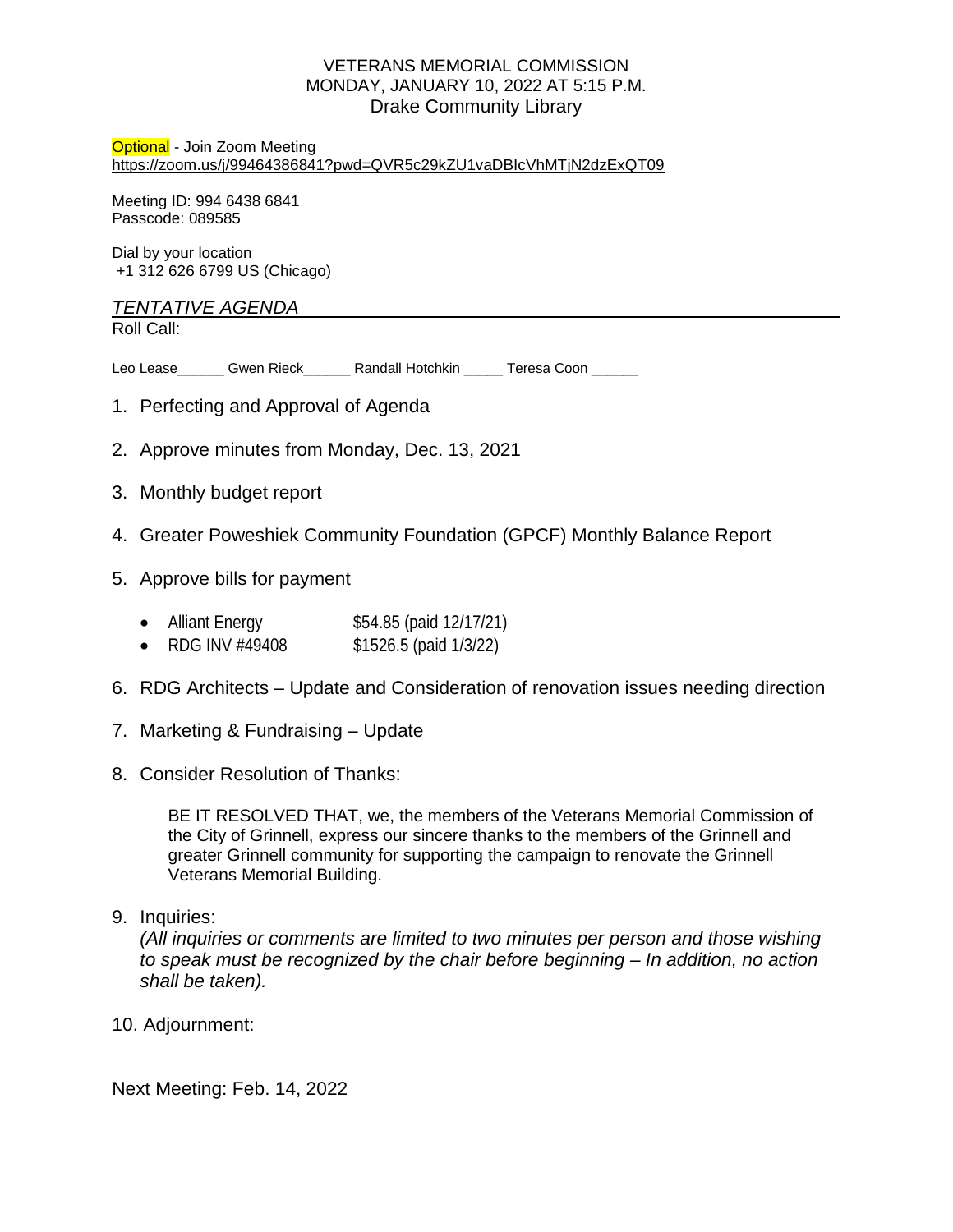### VETERANS MEMORIAL COMMISSION MONDAY, DECEMBER 8, 2021 AT 5:15 P.M. Drake Community Library And via Zoom

#### **MINUTES**

Attendance: Present: Randy Hotchkin, Gwen Rieck, Dr. Teresa Coon, Leo Lease; Absent: Terry Stringfellow

- 1. **Perfecting Agenda:** Lease asked that #8 be added to the agenda. MOTION to approve updated agenda by Rieck, second by Hotchkin, all ayes, motion carried.
- 2. **Approve Minutes:** MOTION to approve November 8, 2021 minutes by Reick, second by Lease, all ayes, motion carried.
- 3. **Monthly Budget Report**: Balance of \$167,102
- 4. **Greater Poweshiek Community Foundation:** Monthly balance report: \$1,932,217.38, balance includes donations, pledges, levy, and grants.
- 5. **Approval of bills:**
	- Alliant Energy  $$52.25$  (paid  $11/19/21$ )
	- RDG INV 49260  $$2258.80$  (paid  $12/6/21$ )
	- GPCF INV 12715 \$1000.00

MOTION to approve by Lease, second by Hotchkin, all ayes, motion carried.

- 6. **RDG Architects - Update:** Lacina discussed donor recognition and future concerns of the building.
- 7. **Marketing & Fundraising Update:** no update
- 8. **Thank-You:** Lease wanted to make a resolution to thank the community for supporting the fundraising project.
- 9. **Inquiries**: none
- 10. **Adjournment**: MOTION by Rieck, second by Hotchkin, all ayes, motion carried.

Next meeting: January 10, 2022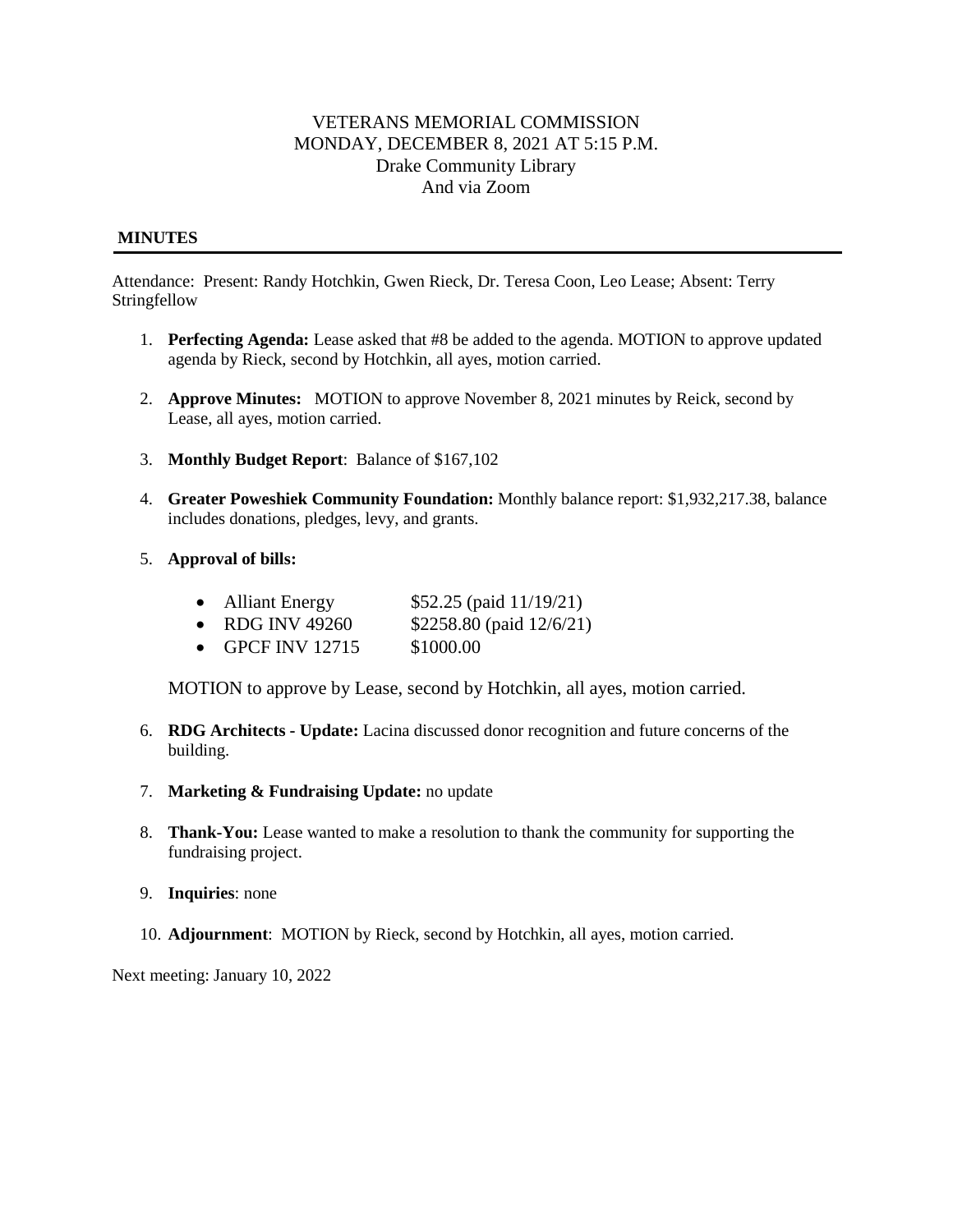

## **Veteran's Memorial Building YTD Budget Report Fiscal Year 2021 - 2022**

|                          |                                             |                         | 2020-2021<br><b>ACTUAL</b> |                    | 2021-2022<br><b>BUDGET</b> |                     | <b>YTD</b><br><b>ACTUAL</b> |                    | Proposed<br><b>Bills list</b><br>02/07/22 |                    | 2021-2022<br><b>REMAINING</b><br><b>BUDGET</b> |
|--------------------------|---------------------------------------------|-------------------------|----------------------------|--------------------|----------------------------|---------------------|-----------------------------|--------------------|-------------------------------------------|--------------------|------------------------------------------------|
| <b>Beginning Balance</b> |                                             | $\boldsymbol{\zeta}$    | 98,146                     | \$                 | 89,959                     | \$                  | 89,959                      |                    |                                           |                    |                                                |
| Revenues:                |                                             |                         |                            |                    |                            |                     |                             |                    |                                           |                    |                                                |
| 002-3.470.2.4461         | VM - Grants Non-Govt                        | \$                      |                            | \$                 |                            | $\pmb{\mathsf{\$}}$ |                             | \$                 |                                           | \$                 |                                                |
| 002-3.470.2.4705         | VM - Contribution Priv                      |                         |                            |                    |                            |                     |                             |                    |                                           |                    |                                                |
| 002-3.470.2.4720         | Vets Mem - Ins Collections                  |                         | 1,294                      |                    |                            |                     |                             |                    |                                           |                    |                                                |
| 002-3.470.2.4780         | <b>Other Miscellaneous Revenue</b>          |                         |                            |                    |                            |                     |                             |                    |                                           |                    |                                                |
| 002-3.470.4.4020         | Vets Mem - Property Tax                     |                         | 153,660                    |                    | 122,864                    |                     | 84,710                      |                    |                                           |                    |                                                |
| 002-3.470.4.4060         | Vets Mem - Excise Tax                       |                         | 1,197                      |                    | 1,765                      |                     | 1,005                       |                    |                                           |                    |                                                |
| 002-3.470.4.4300         | Vets Mem - Interest Earned                  |                         | 644                        |                    | 1,000                      |                     | 467                         |                    |                                           |                    |                                                |
| 002-3.470.4.4432         | Vets Mem - Rollback Rep                     |                         | 5,291                      |                    | 6,629                      |                     | 2,669                       |                    |                                           |                    |                                                |
|                          | <b>Total Revenues</b>                       | Ś.                      | 162,086                    | $\mathsf{\dot{S}}$ | 132,258                    | \$                  | 88,851                      |                    |                                           | $\mathsf{\dot{S}}$ |                                                |
| Expenditures:            |                                             |                         |                            |                    |                            |                     |                             |                    |                                           |                    |                                                |
| 002-4.470.2.6371         | <b>Utilities</b>                            |                         | 418                        |                    | 1,600                      |                     | 338                         |                    |                                           |                    | 1,262                                          |
| 002-4.470.2.6402         | Ads & Legals                                |                         | 1,600                      |                    |                            |                     |                             |                    |                                           |                    |                                                |
| 002-4.470.2.6409         | General Insurance                           |                         | 1,825                      |                    | 1,916                      |                     | $\blacksquare$              |                    |                                           |                    | 1,916                                          |
| 002-4.470.2.6420         | <b>Consulting/Professional Fees</b>         |                         | 165,141                    |                    | 125,000                    |                     | 3,333                       |                    |                                           |                    | 121,667                                        |
| 002-4.470.2.6428         | Misc Cont Work i.e. Fundraising             |                         | 1,289                      |                    |                            |                     | 900                         |                    |                                           |                    | (900)                                          |
| 002-4.470.2.6445         | Refunds                                     |                         |                            |                    |                            |                     |                             |                    |                                           |                    |                                                |
| 002-4.470.2.6513         | Misc Supplies & Materials                   |                         |                            |                    | 4,000                      |                     |                             |                    |                                           |                    | 4,000                                          |
| 002-4.470.3.6570         | <b>Building Improvements</b>                |                         |                            |                    | 1,000                      |                     |                             |                    |                                           |                    | 1,000                                          |
|                          | <b>Total Expenditures</b>                   | \$                      | 170,273                    | \$                 | 133,516                    | \$                  | 4,571                       | \$                 | $\overline{\phantom{a}}$                  |                    | \$128,945                                      |
| 002-4.910.5.6911         | <b>Transfers Out</b>                        | \$                      | $\blacksquare$             | \$                 | $\overline{\phantom{a}}$   | \$                  | $\blacksquare$              | \$                 |                                           | \$                 | $\overline{\phantom{a}}$                       |
|                          | <b>Total Transfers</b>                      | $\overline{\mathsf{S}}$ | u,                         | $\dot{\mathsf{S}}$ | ä,                         | \$                  | ä,                          | $\dot{\mathsf{S}}$ | $\equiv$                                  | $\dot{\mathsf{S}}$ |                                                |
|                          |                                             |                         |                            |                    |                            |                     |                             |                    |                                           |                    |                                                |
|                          | <b>Total Expenditures and Transfers Out</b> | Ŝ.                      | 170,273                    | \$                 | 133,516                    | \$                  | 4,571                       | \$                 | $\blacksquare$                            |                    | \$128,945                                      |
|                          |                                             |                         |                            |                    |                            |                     |                             |                    |                                           |                    |                                                |
|                          | <b>Ending Balance</b>                       | \$                      | 89,959                     | \$                 | 88,701                     | \$                  | 174,239                     |                    |                                           |                    |                                                |

\*Note - Misc Contract and Building Imp budget amounts have been adjusted according to where expenses are incurred.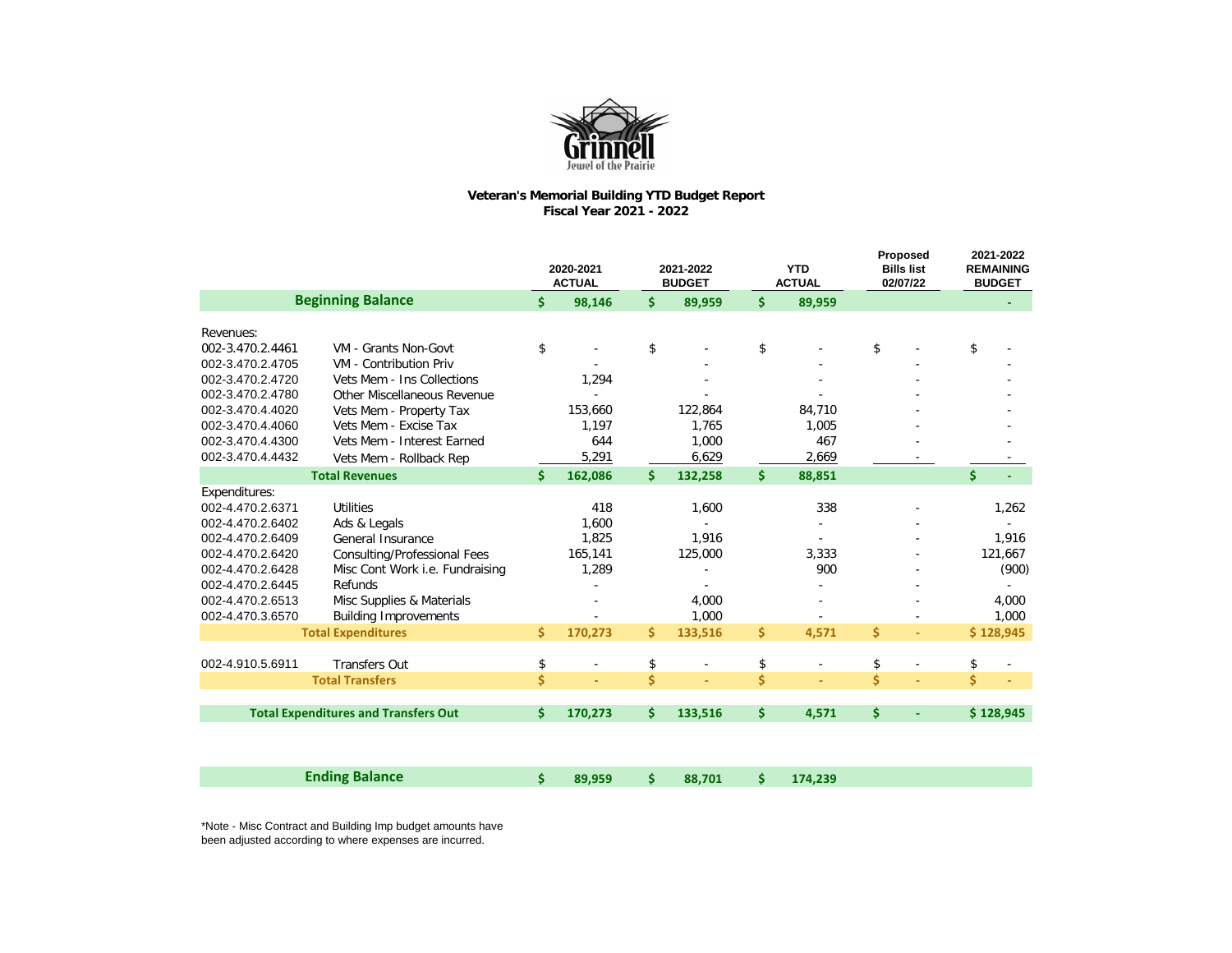

## **Statement of Activity Grinnell Veterans Memorial Commission Building Campaign November 01, 2021 through November 30, 2021**

# **Fund Activity Summary**

|                                             |               | <b>Nov 2021</b>     | <u>Jul 2021</u>  |
|---------------------------------------------|---------------|---------------------|------------------|
| <b>Beginning Balance</b>                    |               | 518,231.07          | 379,966.39       |
| <b>Additions to Fund</b>                    |               |                     |                  |
| <b>Activity</b>                             |               | <b>Period Total</b> | <b>YTD Total</b> |
| <b>Donations</b>                            |               | 11,220.00           | 72,713.96        |
| <b>Grant Revenue</b>                        |               | 0                   | 2,000.00         |
| Pledges                                     |               | 11,220.00           | 89,811.40        |
|                                             | <b>Totals</b> | 22,440.00           | 164,525.36       |
| <b>Disbursements</b>                        |               |                     |                  |
| <b>Activity</b>                             |               | <b>Period Total</b> | <b>YTD Total</b> |
| <b>Administrative Fee Expense</b>           |               | 568.70              | 4,358.37         |
| <b>Advertising &amp; Marketing Expenses</b> |               | 0                   | 25.20            |
| <b>Other Expenses</b>                       |               | 4.70                | 10.51            |
|                                             | <b>Totals</b> | 573.40              | 4,394.08         |
| <b>Net Change</b>                           |               | \$21,866.60         | \$160,131.28     |
| <b>Ending Balance</b>                       |               | \$540,097.67        | \$540,097.67     |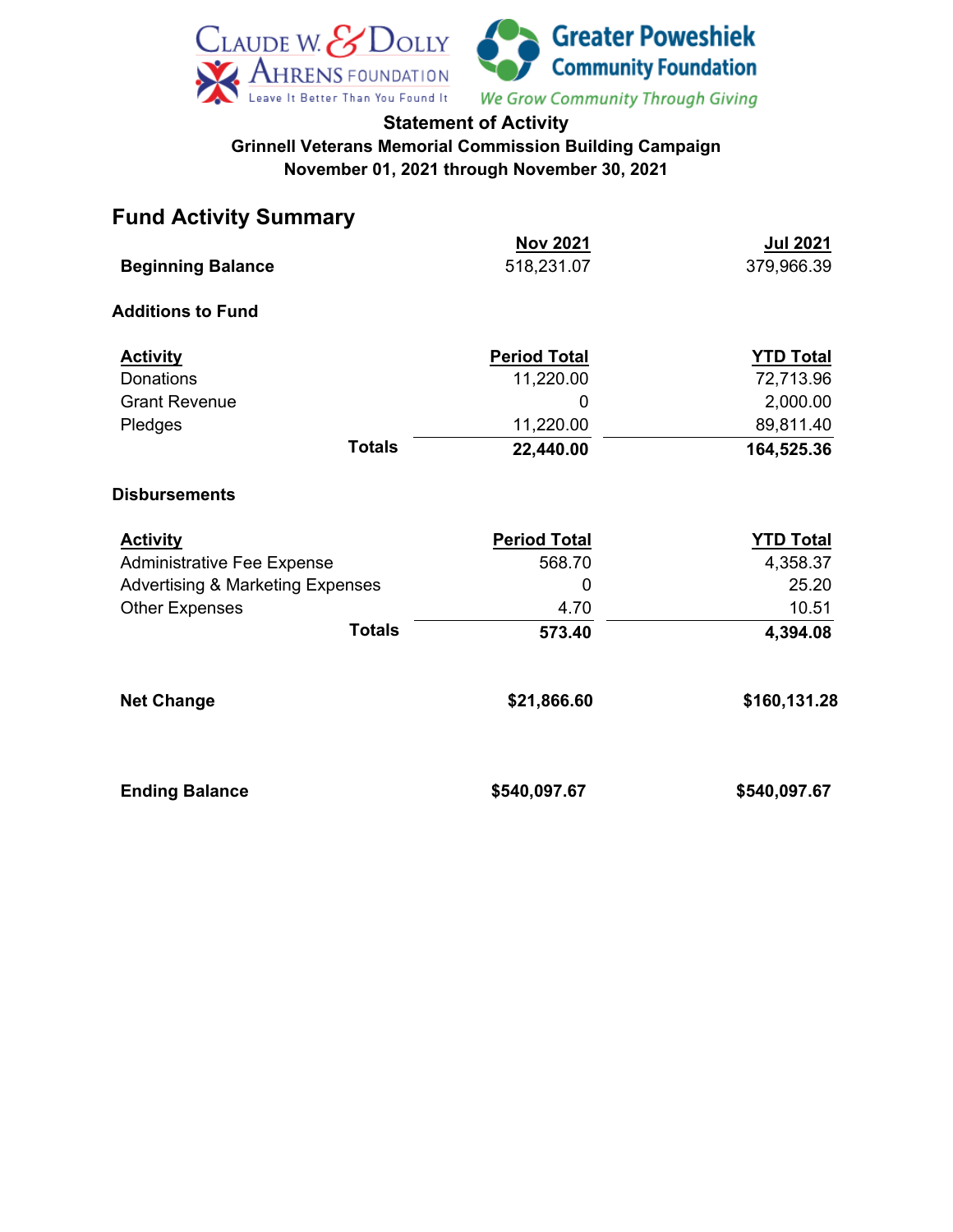



### **Current Fund Assets**

| Asset                     |       | <b>Balance</b> |
|---------------------------|-------|----------------|
| Cash, Checking, & Savings |       | 315,779.71     |
| Net Pledges Receivable    |       | 224,317.96     |
|                           | Total | 540,097.67     |

## **Outstanding Fund Liabilities**

No outstanding liabilities for the fund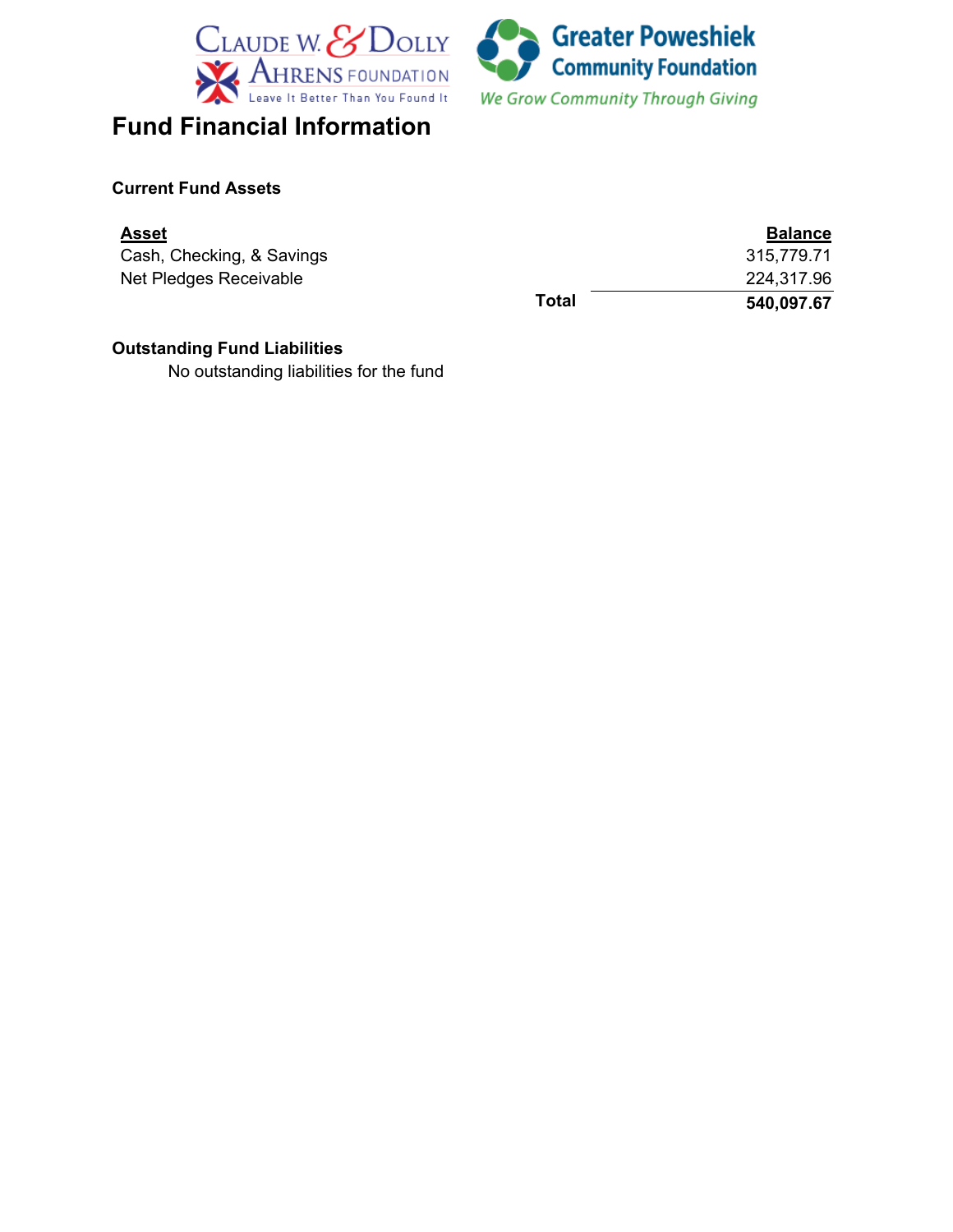



# **Donations**

|                        | <u>Donor</u>                              |               |
|------------------------|-------------------------------------------|---------------|
| <b>Date</b>            | <b>Description</b>                        | <b>Amount</b> |
| 11/5/2021              | Cadmus, Nancy                             | 200.00        |
|                        | <b>Online Donation</b>                    |               |
| 11/10/2021             | Behrens, Russell and Brua-Behrens, Nicole | 84.00         |
|                        |                                           |               |
| 11/18/2021             | Peak, Dale                                | 20.00         |
|                        |                                           |               |
| 11/18/2021             | Wes Finch Auto Plaza                      | 1,000.00      |
| 11/26/2021             | Menner, Bill and Tish, Barb               | 70.00         |
|                        |                                           |               |
| 11/30/2021             | Britton, George and JoAnn                 | 1,000.00      |
|                        |                                           |               |
| 11/30/2021             | Coon, Teresa and Van Donselaar, Roger     | 9,000.00      |
|                        |                                           |               |
| <b>Total Donations</b> |                                           | 11,374.00     |

# **Grants Awarded**

No grants awarded in the statement period